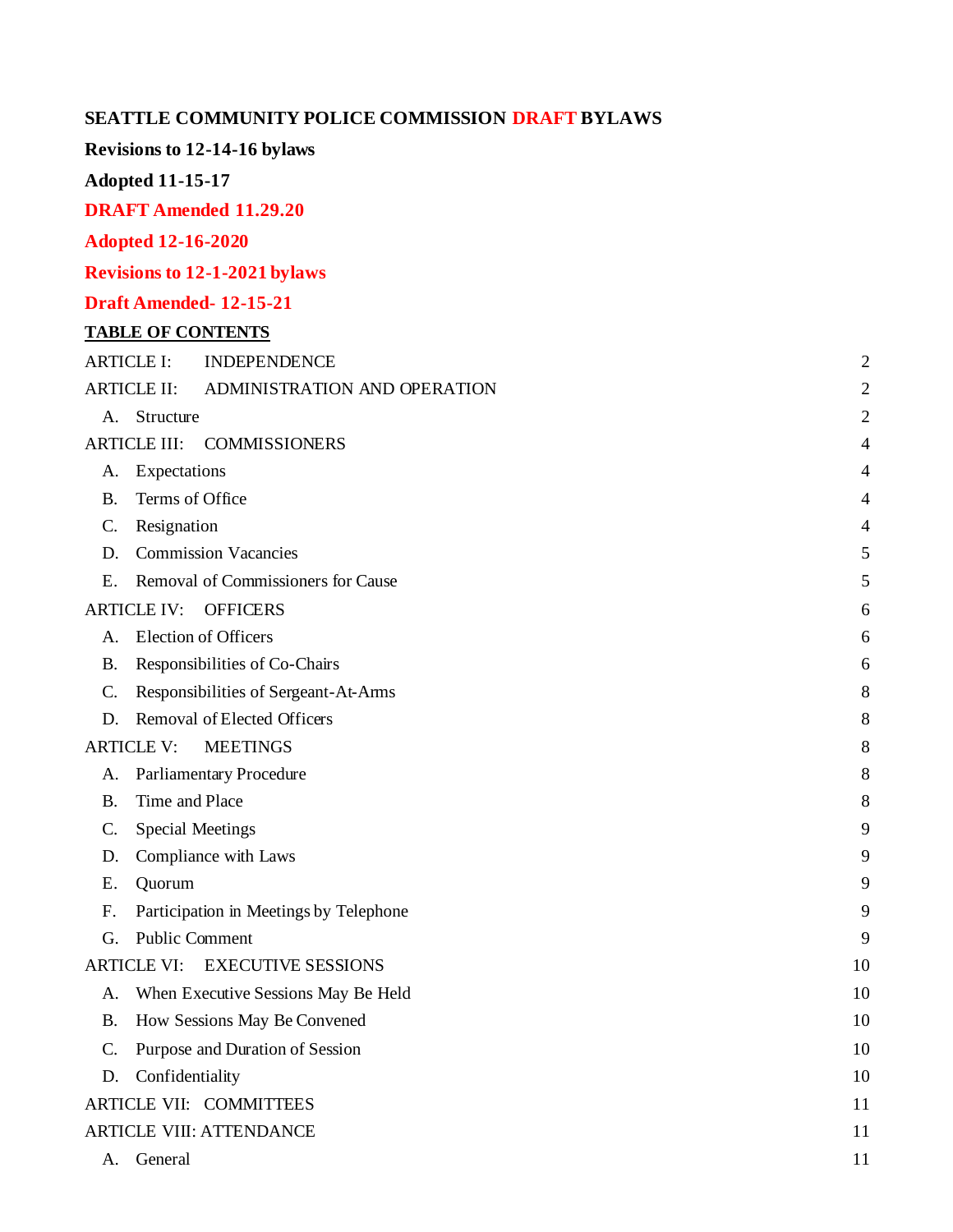# B. [Responsibility](#page-17-0) 12

C. Excused Absence 12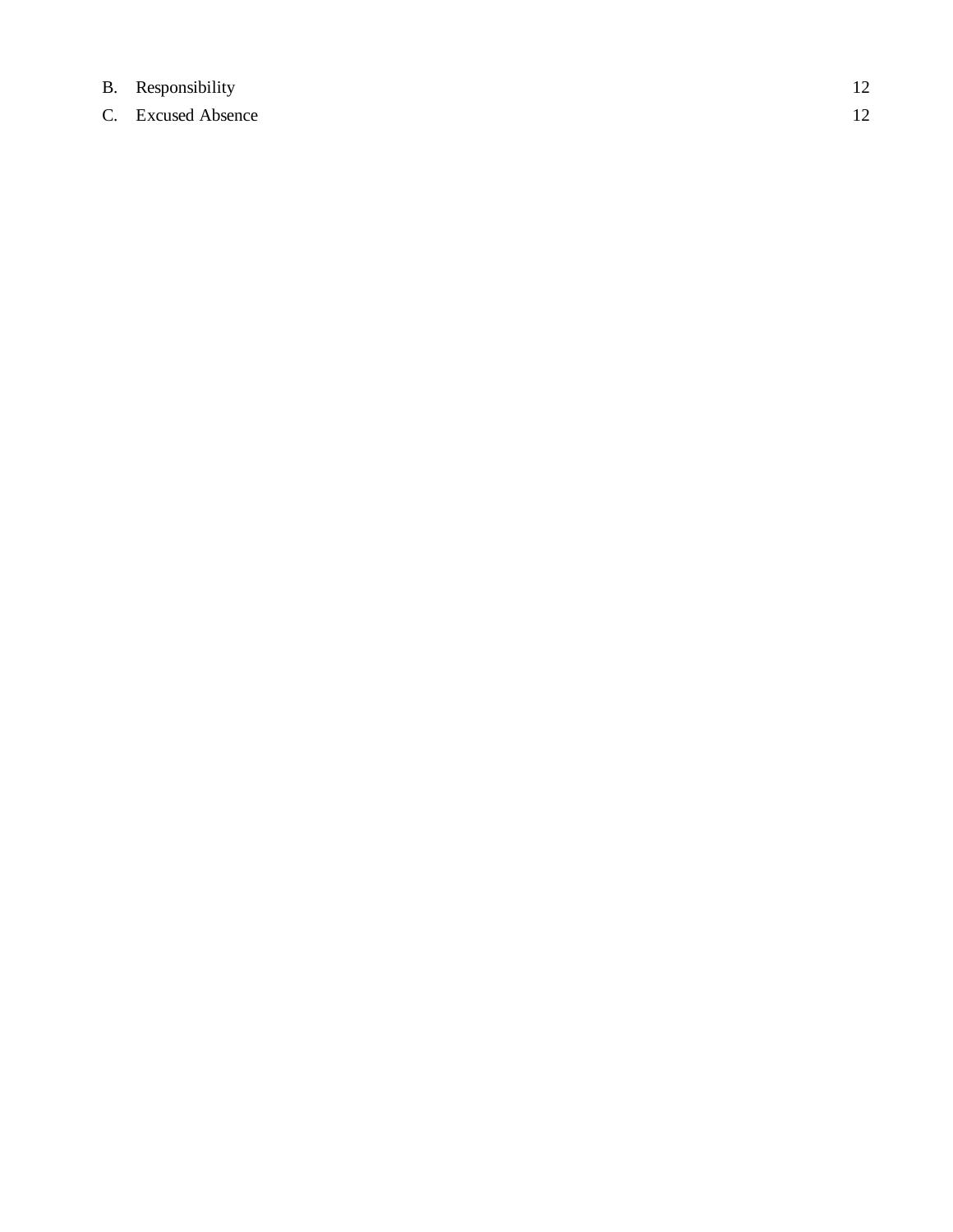|            | D. Extended Absence |                                            | 12 |
|------------|---------------------|--------------------------------------------|----|
|            |                     | E. Having Too Many Absences                | 12 |
|            |                     | ARTICLE IX: DECISION MAKING                | 12 |
| A.         |                     | Voting and Consensus                       | 12 |
| <b>B.</b>  | Proxies             |                                            | 12 |
| ARTICLE X: |                     | PRIVILEGED AND CONFIDENTIAL COMMUNICATIONS | 13 |
|            | A. Legal Counsel    |                                            | 13 |
| B.         | Confidentiality     |                                            | 13 |
| C.         | Recusal             |                                            | 13 |
|            |                     | ARTICLE XI: AMENDMENTS                     | 13 |

## **PREAMBLE**

WHEREAS, Seattle Municipal Code (SMC) 3.29.330.A, as established by Ordinance 125315 (but not yet codified), provides that the Community Police Commission (CPC) is self-governing and functionally independent and may adopt bylaws to govern its own activities; and

WHEREAS, in governance of its activities, the CPC's bylaws may establish rules and procedures for the CPC's organization, election of officers, conduct of CPC affairs, and performance of CPC functions and responsibilities as prescribed in Ordinance 125315;

Now, therefore, the organization and rules of procedures of the Seattle Community Police Commission shall be as follows:

## <span id="page-2-0"></span>**ARTICLE I: INDEPENDENCE**

Pursuant to Subsection A of Section 3.29.330 of the Seattle Municipal Code (SMC), the CPC is selfgoverning and functionally independent. CPC may adopt bylaws to govern its own activities.

## <span id="page-2-2"></span><span id="page-2-1"></span>**ARTICLE II: ADMINISTRATION AND OPERATION**

#### **A. Structure**

- 1. Pursuant to SMC Section 3.29.330, the Community Police Commission is established with certain authority to perform specific functions. In performing those functions, the Commission is supported by the Executive Director and CPC Staff.
- 2. Pursuant to SMC Section 3.29.320.D, the Executive Director has the authority and responsibility for the day-to-day functions of the Office of the CPC. In execution of these functions, the Co-Chairs shall serve as the primary supervisor for the Executive Director.
- 3. Pursuant to SMC Section 3.29.320.D, the Executive Director has the authority and responsibility to oversee and manage day-to-day operations of the CPC, including supervision of CPC staff. The ED will assign roles in meetings, attendance, and responsibilities regarding the work as it pertains to staff. The Executive Directoris the staff representative for the Commission unless otherwise assigned. The Commission as a whole, and the Commissioners individually, do not direct CPC staff other than the Executive Director.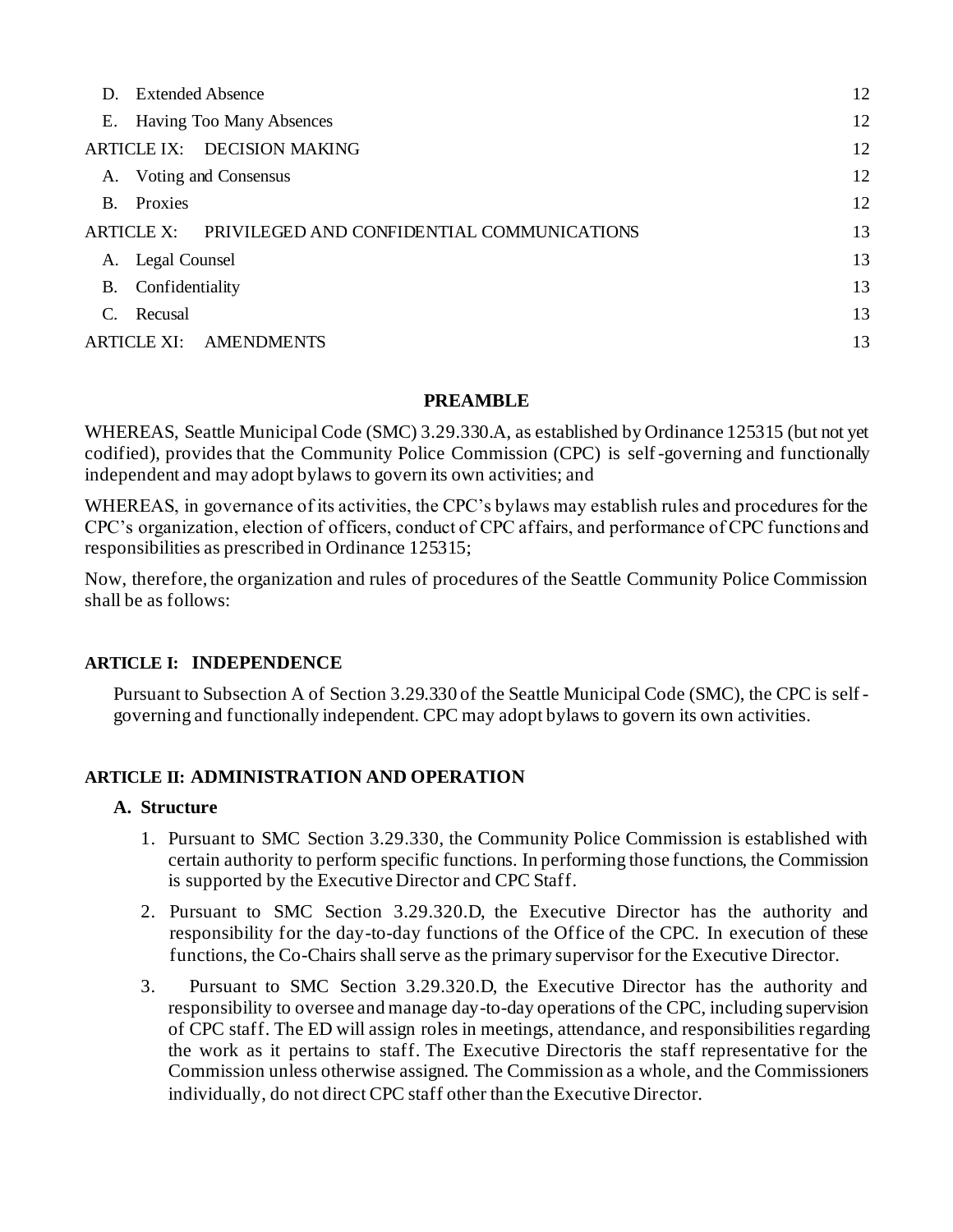## **B. Executive Director**

- 1. Pursuant to Subsection D of SMC Section 3.29.320 of the Seattle Municipal Code (SMC), the CPC Executive Director shall have authority for the hiring, supervision, and discharge of all employees of the Office of the CPC.
- 2. Pursuant to Subsection D of SMC Section 3.29.320, the Executive Director has the authority and responsibility to:
	- a. Oversee and manage the functions of the Office of the CPC to advance the mission of the Office and perform other duties as CPC may prescribe;
	- b. Hire, supervise, and discharge employees of the Office of the CPC;
	- c. Manage the preparation of CPC's proposed budget, authorize necessary expenditures, and enter into contracts for professional and other services in accordance with the adopted budget, develop and manage programs, and undertake authorized activities; Fiscal oversight and fiduciary responsibility goes to the full Commission.
	- d. Execute, administer, modify, and enforce such agreements and instruments as the Executive Director shall deem necessary to implement programs and carry out the responsibilities, functions, and activities of the Office; apply for grants and donations for Commission programs; and solicit and use volunteer services;
	- e. Represent, as needed for Commissioners , CPC in providing testimony and expertise to City departments and offices, commissions, and other organizations pertaining to issues of constitutional policing; and assigning and/or reaching out to Commissioners and/or representatives to carry out the work and messaging of the Commission.
	- f. Exercise such other and further powers and duties as prescribed by SMC Chapter 3.29.
- 3. The Executive Director's responsibility for day-to-day functions of the CPC includes interactions with and communications with the community and the media as a CPC representative. The Communications Strategy approved by the CPC shall serve as the guide for the Executive Director statements on behalf of the CPC. Statements shall be in alignment with the Communications Strategy.

## <span id="page-3-0"></span> **ARTICLE III: COMMISSIONERS**

## <span id="page-3-1"></span>**A. Expectations**

As part of, and in addition to, fulfilling Commissioners' qualifications pursuant to SMC 3.29.340, Commissioners are expected to:

- 1. The Co-Chairs will uphold and lift Commissioners to a code of conduct that is in direct alignment with the mission and values of the Commission and City of Seattle standards.
- 2. The ED is responsible for day-to-day budget and building the budget, but oversight should be with the commission.
- 3. Complete the New Commissioner Onboarding process, including Open Public Meetings Act and Public Records Act trainings. Commissioners shall also attend annual refresher trainings on the Open Public Meetings Act and Public Records Act.
- 4. Attend regularly scheduled Commission meetings and assigned workgroup meetings.
- 5. Attend and participate in community meetings, forums, and other events as a commissioner.
- 6. Serve on at least one Commission committee , as assigned.
- 7. Attend at least 75% of Commission and Committee meetings, excluding excused absences.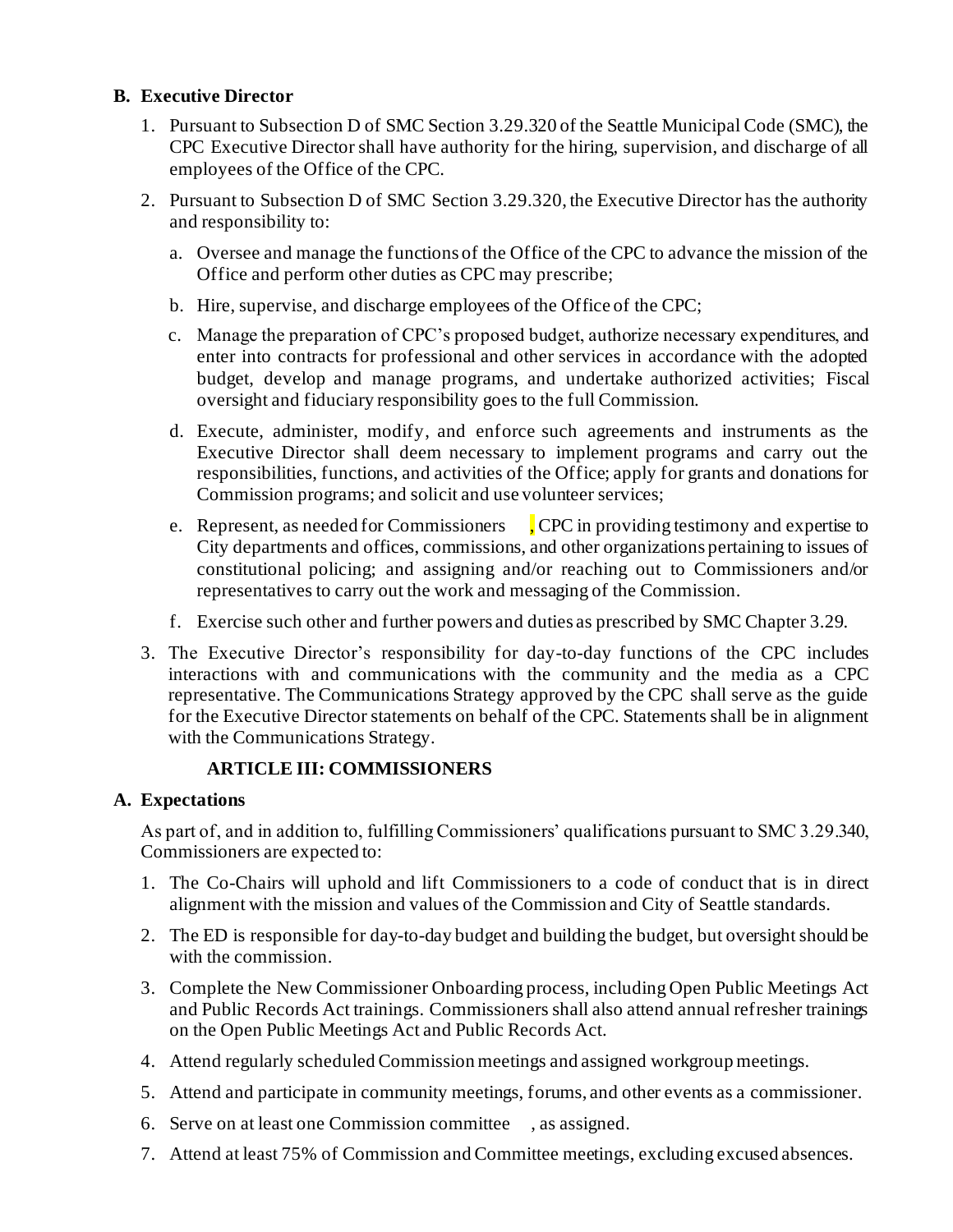- 8. Respond in a timely manner to communications that require a response.
- 9. Act as informal liaisons to the community, including at least one City Commission District, to listen to concerns, and get input and feedback on Commission activities.
- 10. To the extent that Commissioners engage directly with CPC staff as part of their duties, Commissioners will communicate professionally and respectfully. Recognize that while the Commission develops the workplan to carry out its functions as authorized by SMC Section 3.29.300, the Executive Director holds the authority to supervise and direct CPC staff, as stated in Article II.
- 11. The Commission acknowledges that on some occasions individual Commissioners may disagree with Commission actions. Commissioners may comment publicly about their disagreements with Commission actions after giving prior notice to the Co-Chairs of their intent to do so and must make clear to the public that they are doing so as a private individual or as a representative of a dissenting organization with which they are affiliated. Commissioners must express such disagreements in a transparent and respectful way that furthers the goal of building community trust in the Commission and the Seattle Police Department. On all other occasions, Commissioners remain free to speak and advocate in their private capacities or through other organizations with which they are associated, so long as they do not give the impression that they are speaking as Commissioners.
- 12. In the event a complaint is made regarding a Commissioner's interactions with CPC staff, commissioners are expected (a) to provide information in response to requests for information from City investigators, (b) to refrain from further interactions with CPC staff if requested by the Executive Director or a co-chair to do so, and/or (c) to participate, if requested by the ED or a co-chair, in processes such as ADR to improve future communications.

## <span id="page-4-0"></span>**B. Terms of Office**

Commissioners' terms are for the duration provided in SMC 3.29.350 and Section 39 of Ordinance 125315.

## <span id="page-4-1"></span>**C. Resignation**

- 1. A Commissioner who wishes to resign from the Commission shall provide advanced written notification of resignation to the Executive Director and such notice shall clearly indicate the effective date of the resignation.
- 2. The Executive Director will notify the appointing authority when a commissioner has three (3) consecutive unexcused absences from meetings, whether Commission or Committee meetings.

#### **D. Commission Vacancies**

In filling its vacancies, the Commission will appoint or recommend appointment of applicants who adhere to the demographic attributes or other relevant constituencies represented by the Commissioner who previously served in the vacant position, unless the Commission determines there is a pressing priority for appointment of a commissioner representing other attributes or constituencies, consistent with the requirements of SMC 3.29.340. If a Mayoral-appointed or Council-appointed vacancy occurs, the Co-Chairs (after consultation with the Commission) may recommend prospective replacements to the Mayor and City Council.

#### **E. Removal of Commissioners for Cause**

1. Commissioners may be removed by their appointing authority only for cause (SMC 3.29.350).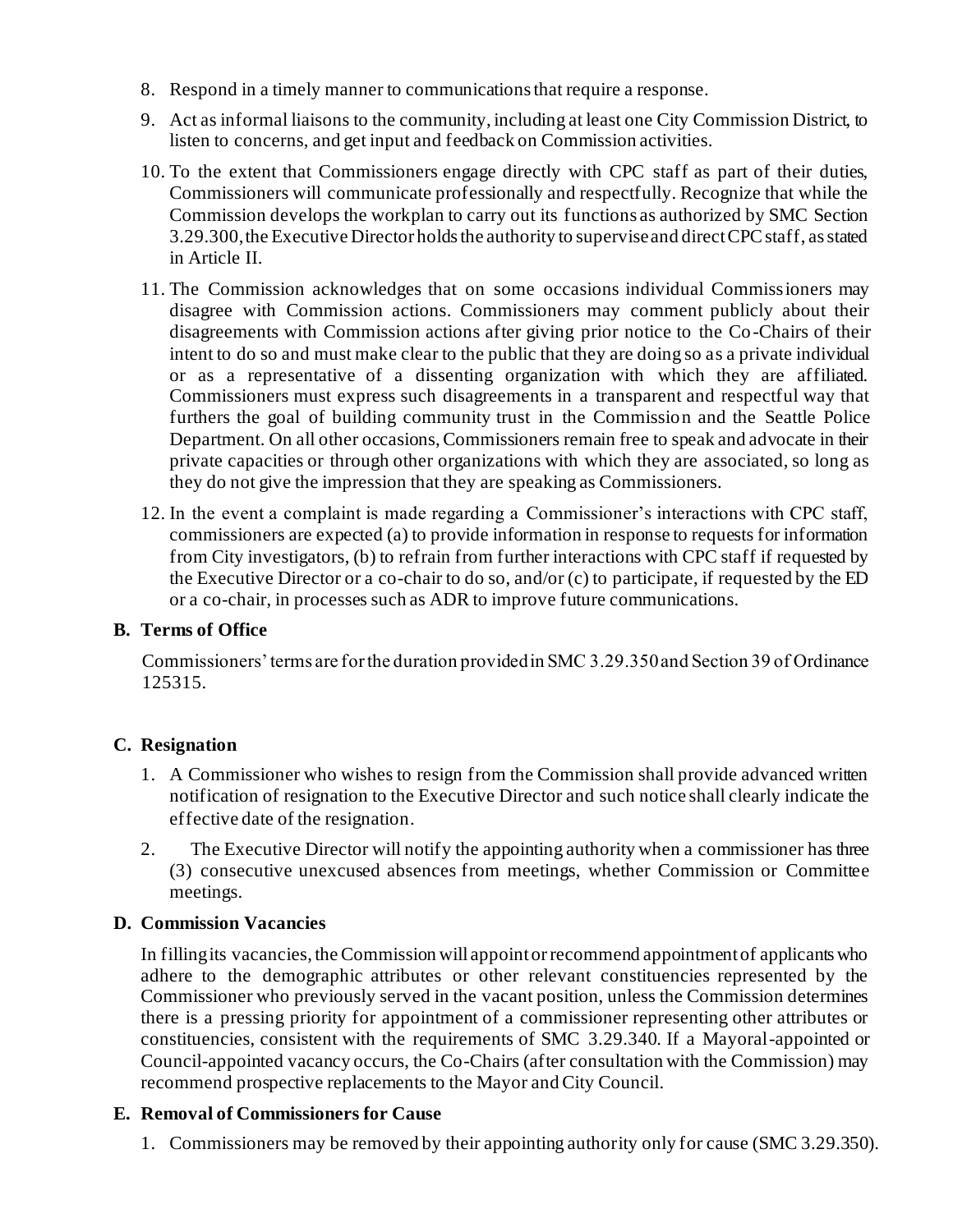- 2. "For cause" includes, but is not limited to:
	- a. Breach of Executive Session confidentiality.
	- b. Failure to disclose a conflict of interest or failure to make a reasonable effort to evaluate a potential conflict of interest.
	- c. Sharing or distributing attorney-client privileged communications between the City Attorney's Office (or the CPC's outside/special counsel) and the CPC.
	- d. Inappropriate behavior toward, or mistreatment of, CPC staff, or CPC Commissioners. Inappropriate behavior or mistreatment (referred to jointly as "misconduct") may establish grounds for removal for cause whether the misconduct occurs in a single instance or a pattern of misconduct. Misconduct includes, but is not limited to:
		- i. Threatening or inflicting physical harm.
		- ii. Stalking.
		- iii. Sexual harassment or harassment based on a protected category.
		- iv. Threatening to discipline or terminate CPC staff; and
		- v. Abusive language, with or without profanity, that unreasonably interferes with performance of CPC duties or renders the environment for performing CPC duties intimidating, hostile, or abusive, from the perspective of a reasonable person.
	- e. Three (3) consecutive unexcused absences from Commission or Committee meetings.
	- f. 25% unexcused absence rate from Commission and Committee meetings, even if not consecutive.
	- g. Making public statements while purporting to act as a CPC spokesperson and deliberately misrepresenting the CPC's position or intentionally deviating from the Communications Strategy, whether the misrepresentation or deviation occurs in a single instance or a pattern.

If a commissioner believes another Commissioner has acted in a manner that may establish grounds for for-cause removal, the Commissioner may submit a request to the Executive Director and Co-Chairs for an Executive Session to discuss the matter. During the Executive Session, the Commissioner requesting the Executive Session will present their concern. The Sergeant-at-Arms will then determine the next steps for evaluating or investigating the concern. In the event the grievance is against the Sergeant-at-Arms, the Co-Chairs will determine the next steps for evaluating or investigating the concern.

- 3. Recommendations to remove a Commissioner shall only occur at a regular meeting.
- 4. All Commissioners shall receive at least seven (7) days' written notice that an upcoming agenda will include an item for consideration regarding recommended removal of a Commissioner.
- 5. Voting to Remove:
	- a. CPC-Appointed Commissioners: By a three-quarter (3/4) majority vote of its membership (not 3/4 of Commissioners present), the Commission may approve removal of CPCappointed Commissioners.
	- b. Mayor-Appointed and Council-Appointed Commissioners: By a three-quarter (3/4) majority vote of its membership (not 3/4 of Commissioners present), the Commission may approve recommendation of a Commissioner's removal to the Commissioner's appointing authority.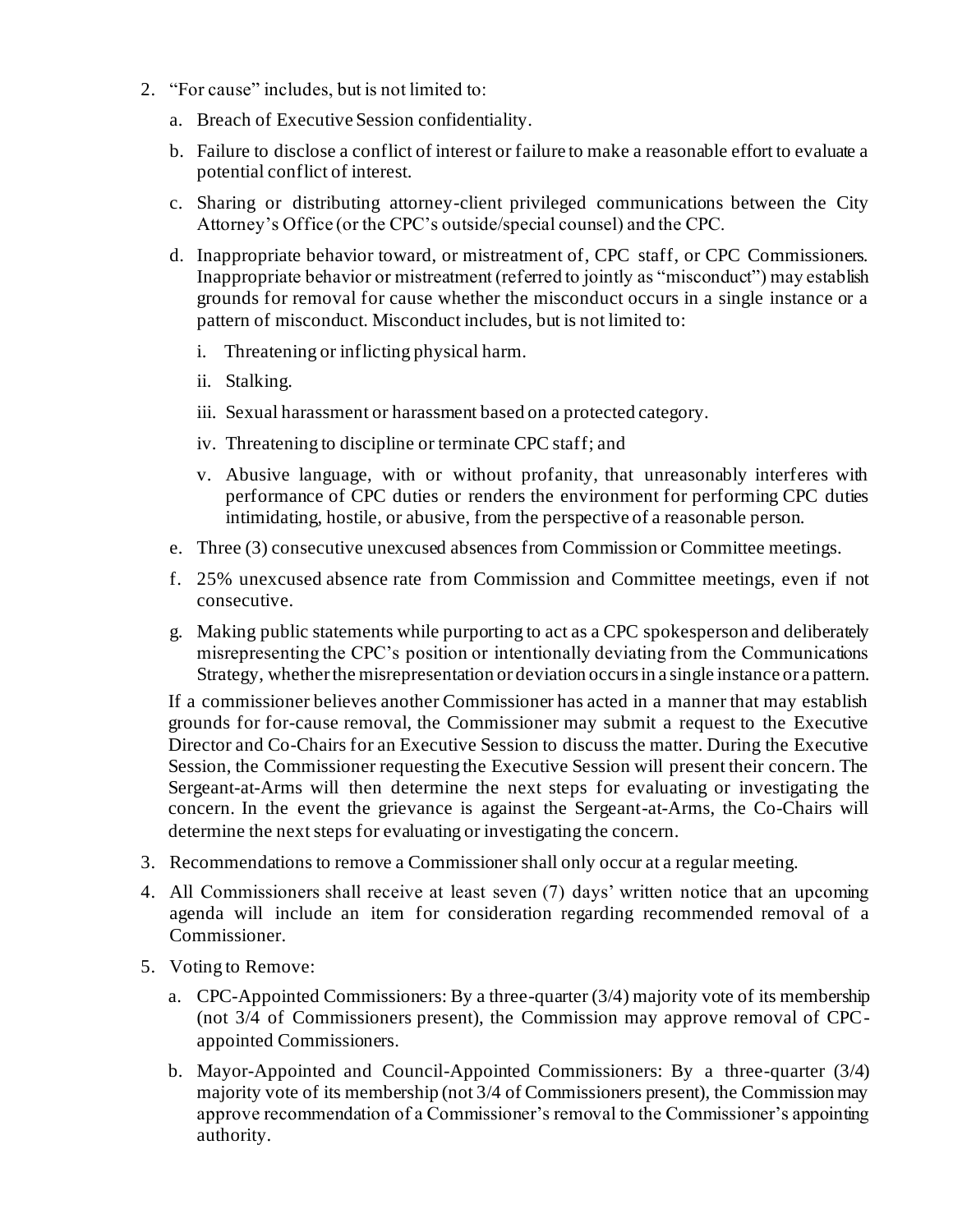6. A majority vote of the full Council is required to confirm the removal of any Commissioner. (SMC 3.29.350.F)

## **ARTICLE IV: OFFICERS**

## **A. Election of Officers**

- 1. Each January the Commission shall elect, by a majority vote at a regularly scheduled Commission meeting, a slate of Co-Chairs and a.
- 2. Co-Chairs:

iINN

- a. Slate: Co-Chair nominations shall be presented as a slate of three Commissioners, with a maximum of two(each from a different appointing authority).
- b. Term: Co-chairs serve a one-year term beginning after the meeting at which the vote is conducted and concluding when the next co-chairs are elected. A Co-chair can serve up to two consecutive terms. Commissioners are encouraged to submit their interest in being considered for the co-chair role, even if there are other Co-Chair candidates.
- c. Vacancy: If a Co-Chair vacancy occurs during the annual term, the Commission shall elect, by a majority vote at a regularly scheduled Commission meeting, a replacement to fill the Co - Chair vacancy for the balance of the term. If three different appointing authorities do not come forward with a slate, the commission can move forward with at least two of the three from different appointing authorities.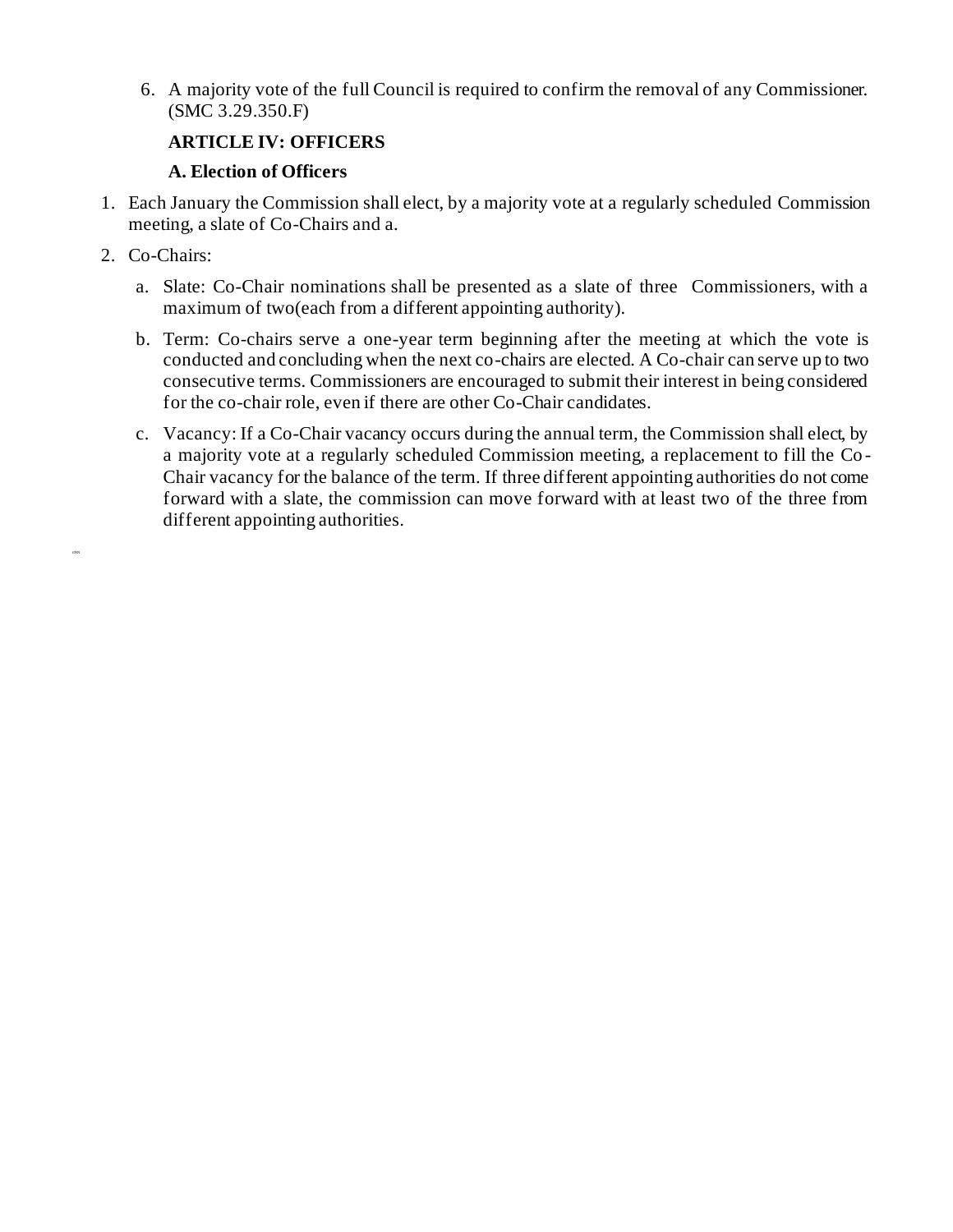## **B. Responsibilities of Co-Chairs**

- 1. The Commission delegates to its Co-Chairs the authority, between regular Commission meetings, to carry out the CPC's duties and responsibilities, and to advance and implement the Commission's past and decisions and actions. This delegation may be in a general category and need be expressly reiterated for every step or action to be taken. The Co-Chairs and the Executive Director may further delegate authority by directing or assigning other Commissioners to perform tasks or assignments within a specific scope and on specific topics.
- 2. The Co-Chairs shall adhere to the responsibilities listed below. The Co-Chairs shall carry out these duties as assigned. Failure to fulfill Co-Chair responsibilities may establish grounds for "for cause" removal from the Co-Chair position
- 3. At each Commission meeting, one Co-Chair shall serve as the Presiding Officer. At the start of each meeting, the Co-Chairs will identify which Co-Chair will serve as the meeting's Presiding Officer. The Presiding Officer conducts the meeting by opening the meeting, adjourning the meeting, ensuring orderly conduct of business, and applying parliamentary rules during the meeting.
- 4. The Co-Chairs shall jointly sign all official documents of the Commission. The Co-Chairs shall also jointly make all committee appointments and designate committee chairs.
- 5. In the event that all Co-Chairs are absent, unable, or unwilling to perform their duties, their duties will be assumed by their designee, or by a Commissioner approved by a majority of Commissioners at a regularly scheduled or special Commission meeting.
- 6. Each Co-Chair shall attend at least 75% of Commission and Committee meetings, excluding excused absences.
- 7. The Co-Chairs shall be responsible for approving proposed Commission meeting agendas, meeting dates, times, and locations, and ensuring, along with Executive Director, minutes are re corded for each meeting and distributed in advance of the following regularly scheduled Commission meeting.
- 8. The Co-Chairs shall limit non-Commissioners' interruptions of the Commission's review or discussion of agenda items. The Commissioners may, however, request or receive presentations or reports from the Executive Director, staff designated by the Executive Director, non -City agency representatives attending the meeting, or guest speakers.
- 9. The Co-Chairs shall be responsible for holding Commissioners accountable for breaching Executive Session confidentiality.
- 10.The Co-Chairs shall be responsible for approving any Commissioner requests for an extended absence.
- 11. Upon an affirmative vote of the Commission to issue a letter or other document, the Co-Chairs may delegate to other Commissioners or the Executive Director the task of drafting a letter or document consistent with the content approved in the vote. The Co-Chairs shall have final authority to approve the letter or document to ensure that it follows the intent of the full commission. The Commission shall not, however, make endorsements or take positions outside the scope of its work.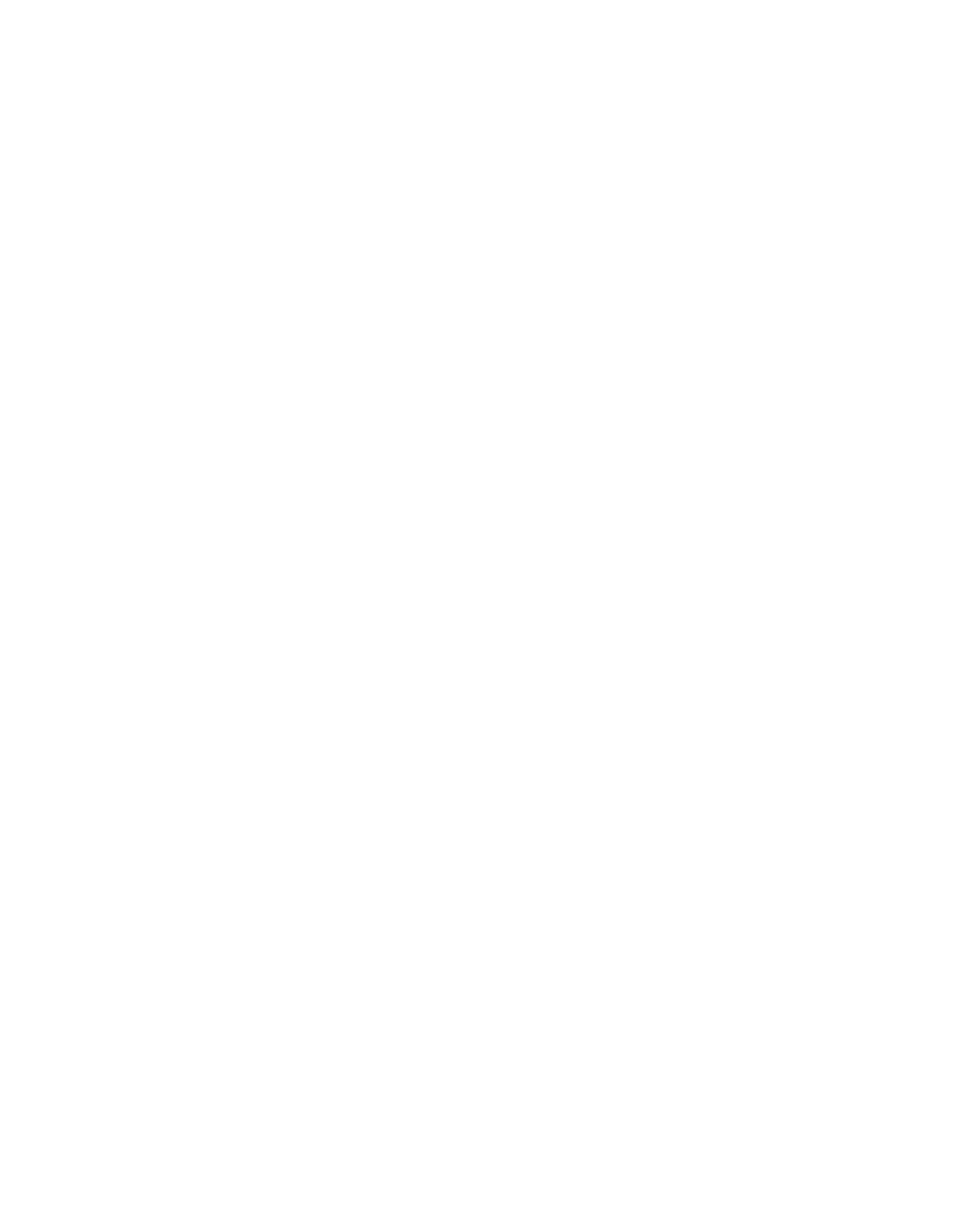<span id="page-9-0"></span>concern.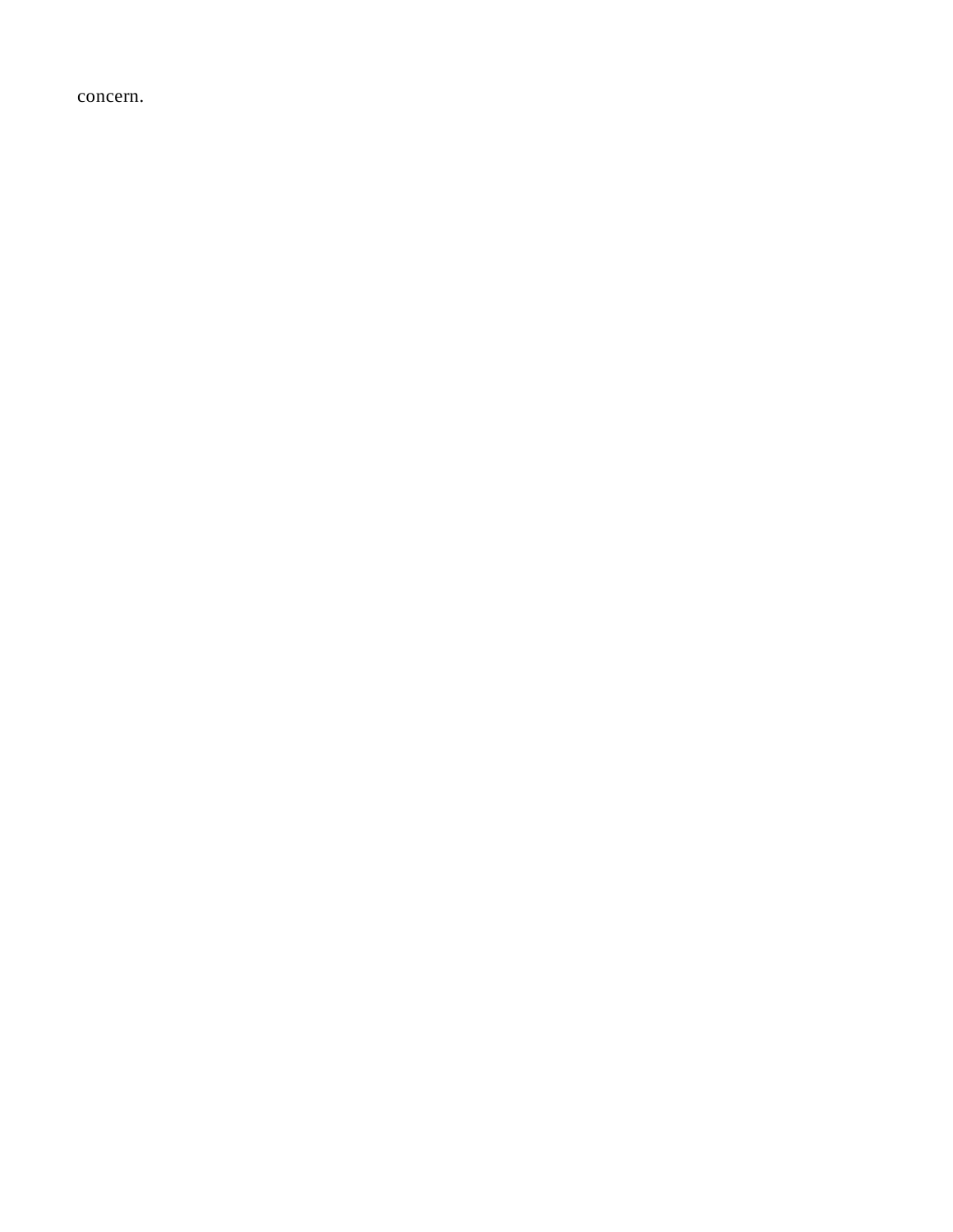12.The Co-Chairs may create and dissolve ad hoc committees to respond to relevant or emergent topics or issues within CPC's purview.

#### <span id="page-10-0"></span>**C. Removal of Elected Officers**

Any Commissioner may make a motion to consider the removal of any Co-Chair or the Sergeant-At-Arms for cause. The motion shall be considered at a regular meeting. Written notice of the agenda item shall be provided to all Commissioners at least seven (7) days prior to the meeting. The Commission shall vote on the motion to remove. The motion requires a three -quarter (3/4) majority vote of all Commissioners (not 3/4 of Commissioner's present) to pass. A Commissioner may be removed from the Co-Chair position or the Sergeant-At-Arms position and continue to serve as a Commissioner.

#### <span id="page-10-2"></span><span id="page-10-1"></span>**ARTICLE V: MEETINGS**

#### **A. Parliamentary Procedure**

The most current edition of Robert's Rules of Order shall govern CPC Commission meetings procedure.

#### <span id="page-10-3"></span>**B. Time and Place**

The Commission shall hold regular meetings at least once a month at such time and place as the Co-Chairs shall designate (SMC 3.29.360.D). Commission meetings are open to the public in accordance with the Open Public Meetings Act (OPMA) in RCW Chapter 42.30. The dates and times of regular meetings shall be posted on the Commission's website as required by the OPMA, including posting of the agenda on the Commission's website at least 24 hours before each meeting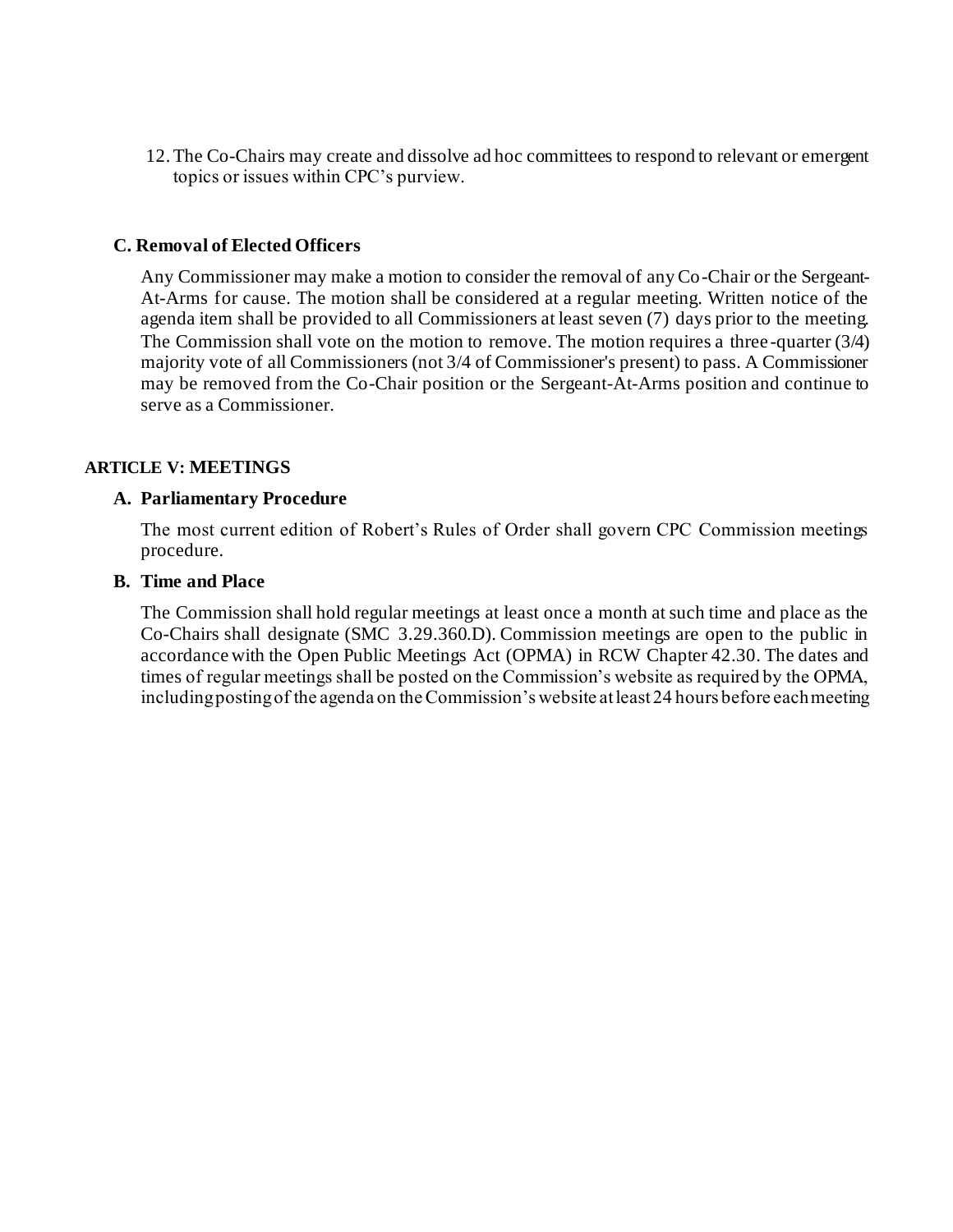(RCW 42.30.077), unless otherwise required by law. Minutes of each meeting shall be promptly recorded and posted on the Commission's website (RCW 42.30.035).

## <span id="page-11-0"></span>**C. Special Meetings**

Special meetings of the Commission shall be held upon the call of the Co-Chairs or upon request of a majority of Commissioners. Said special meetings shall be held for a specific purpose or purposes and shall not take the place of a regular Commission meeting unless so determined at a prior regular meeting. Notice to each Commissioner shall be personally delivered by mail, by fax, or by electronic mail. The Executive Director shall make best efforts to post a public notice for each special meeting, along with the agenda, on the Commission's website at least 24 hours before the time of the meeting specified in the notice. The public notice shall be posted at the main entrance of the Commission's principal location and at the meeting site at least 24 hours before the time of the meeting. Notice shall also be provided to each local newspaper of general circulation and local radio or television station that has on file with the Commission a written request to be notified of such special meeting or of all special meetings (RCW 42.30.080). Where circumstances require, special meetings may be held by telephone conference, provided that the public shall be allowed access to a location where the telephone conference can be heard.

## <span id="page-11-1"></span>**D. Compliance with Laws**

- 1. All regular and special meetings shall be held in accordance with public meeting laws, including the Open Public Meetings Act (Chapter 42.30 RCW) and these Commission bylaws.
- 2. Detailed minutes of each meeting shall be kept. The accuracy of all minutes shall be approved by a majority vote of the CPC.

## <span id="page-11-2"></span>**E. Quorum**

A simple majority of currently appointed Commissioners shall constitute a quorum for the transaction of business. Proxies are not permitted for either the establishment of a quorum or for the conduct of business.

## <span id="page-11-3"></span>**F. Participation in Meetings by Telephone**

In special circumstances such as unavoidable schedule conflicts or travel, Commissioners may participate in a Commission meeting by conference telephone call, which allows all persons participating in the meeting to hear each other. Participation by telephone shall be equivalent to presence in person at the meeting for purposes of determining if a quorum is present.

#### <span id="page-11-4"></span>**G. Public Comment**

- 1. Public Comment periods are opportunities for members of the public to comment on items on the CPC's or CPC committee's meeting agenda. The CPC accepts public comment at regular meetings. Public comments are limited to matters on the meeting agenda. Co-Chairs shall ensure that all public comments are limited to agenda items.
- 2. Each meeting's public comment period shall not exceed 10 minutes. Individual speakers will be provided up to two minutes total speaking time. Prior to the start of the meeting, individuals who wish to speak shall sign up for public comment on sign-in sheets provided by CPC staff. If no speakers sign up to address the CPC, or if the public comments conclude before the 10 minute time period has elapsed, the comment period will be closed, and the CPC or committee shall resume its business, with no further opportunity for public comment at that meeting.
- 3. The 10-minute limit on public comment periods may be extended if: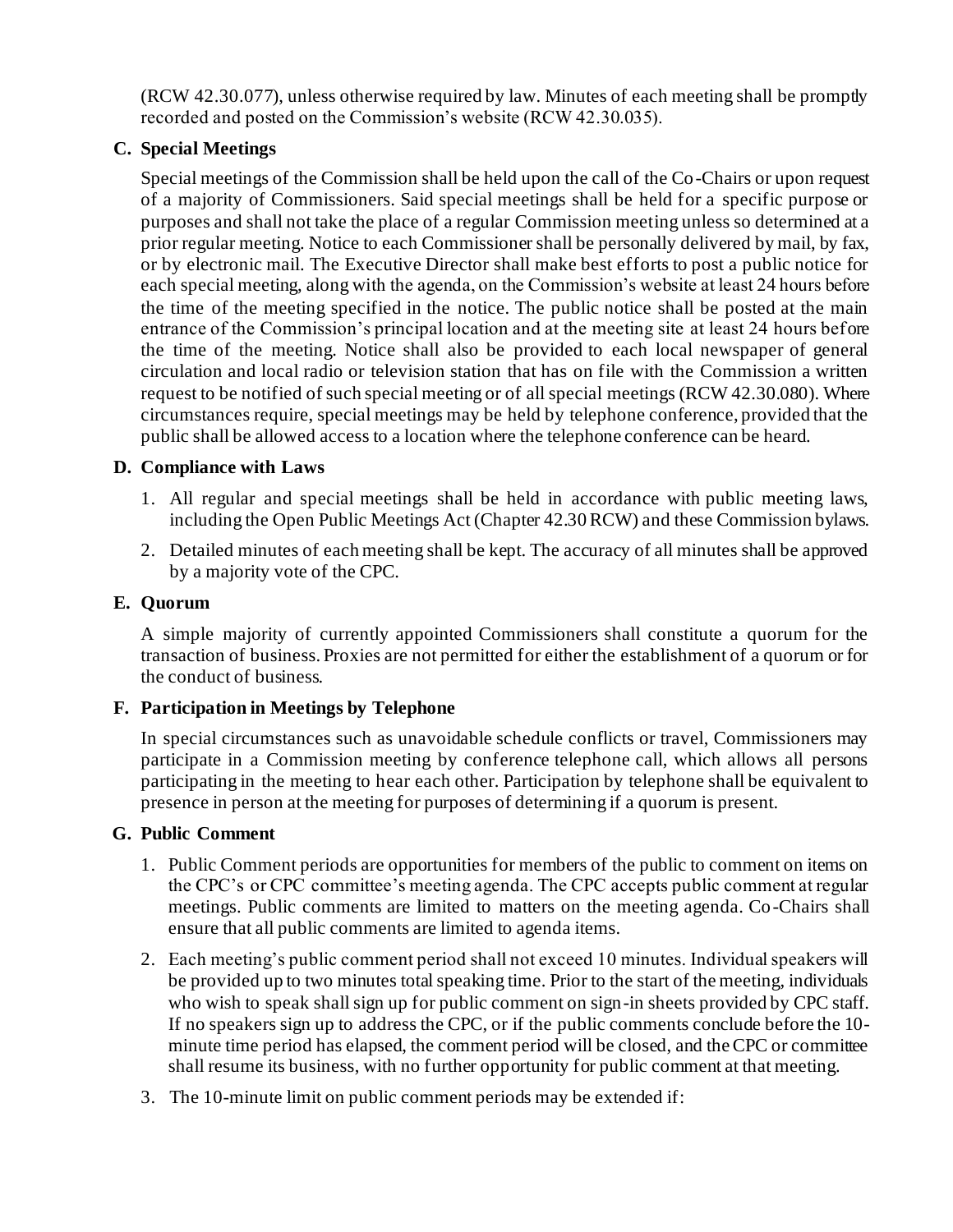- a. A majority of the Commissioners present vote to extend the public comment period at the meeting; or
- b. The agenda for a particular CPC meeting or committee meeting specifies the total time allotted for the public comment period and time limits for individual comments.
- 4. Public comment is encouraged at the Community Engagement Committee, which is described in Article VII below.

## <span id="page-12-1"></span><span id="page-12-0"></span>**ARTICLE VI: EXECUTIVE SESSIONS**

## **A. When Executive Sessions May Be Held**

During any regular meeting or special meeting, the Commission may hold executive sessions to discuss matters as permitted in RCW 42.30.110. An attorney from the Law Department, or outside counsel if appropriate, shall be present during all executive sessions to advise on compliance with RCW 42.30. The Executive Director shall be present during executive sessions unless the reason for Executive Session warrants exclusion of the Executive Director. CPC staff (other than the Executive Director), technical experts, or consultants, shall not attend executive session unless specifically requested by the Commission.

## <span id="page-12-2"></span>**B. How Sessions May Be Convened**

The presiding officer or a majority of Commissioners in attendance may decide to convene an executive session during a meeting.

#### <span id="page-12-3"></span>**C. Purpose and Duration of Session**

1. General

Before convening an executive session, the presiding officer shall announce the purpose of the executive session and the time when the executive session is expected to conclude.

- 2. Purpose of Executive Session
	- a. The Commission may only convene an executive session for discussions on topics expressly allowed by the Open Public Meetings Act, including but not limited to:
		- i. Legal risks of current or proposed action;
		- ii. Current or potential litigation;
		- iii. Qualifications of an applicant or candidate for public employment;
		- iv. Review of an employee's performance; or
		- v. Receiving and evaluating complaints or charges brought against a public officer or employee.
- 3. Duration of Executive Session

If the executive session needs to be extended, the presiding officer shall announce, in open session, that the executive session will be extended and state the duration of the extension. The Commission shall not resume in open session until after the announced Executive Session end time, even if Executive Session ends earlier than the announced duration and time.

## <span id="page-12-4"></span>**D. Confidentiality**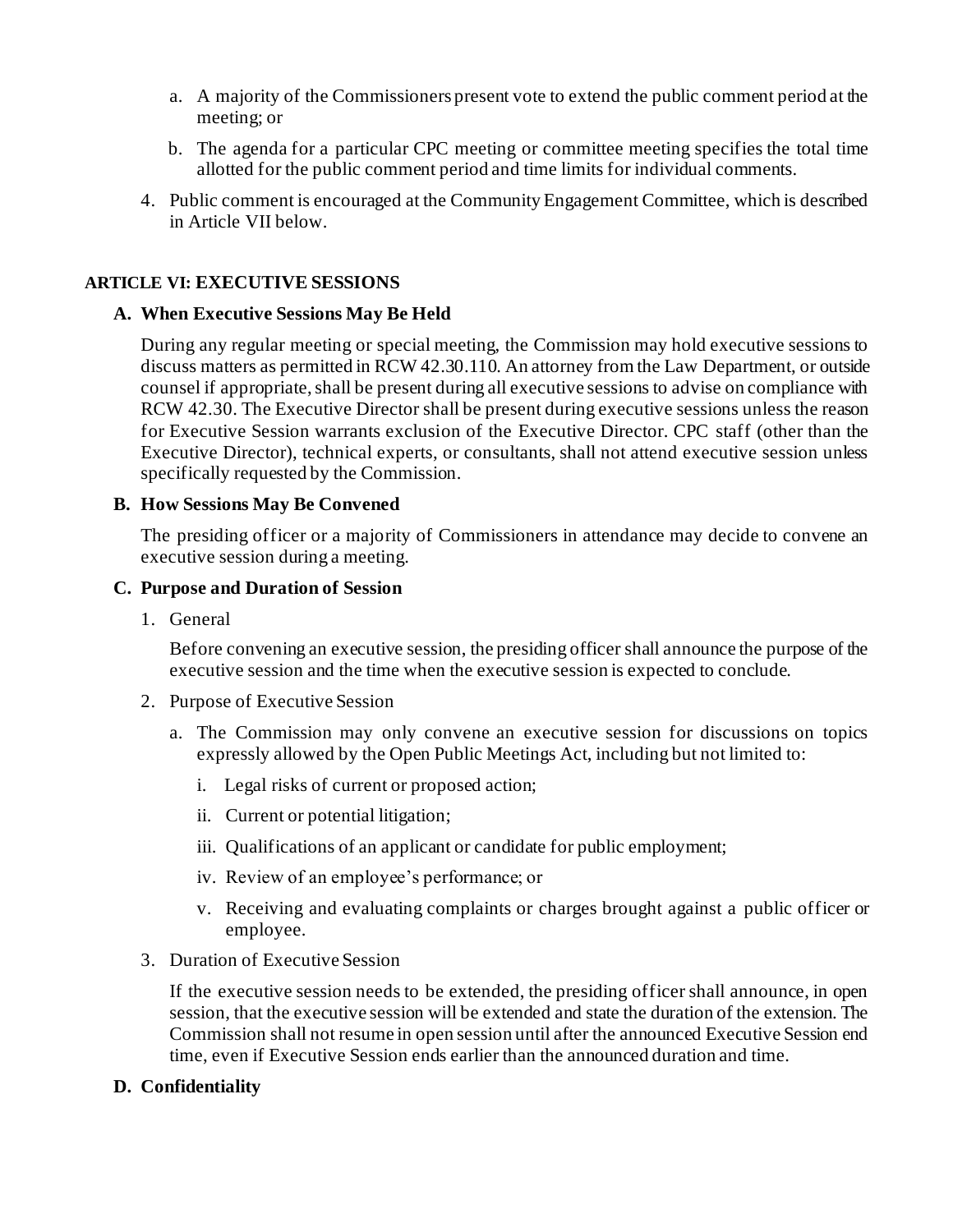- 1. Executive session attendees shall not disclose the contents of discussions held within the session. Breaching confidentiality of executive session discussions is deemed grounds for "for cause" removal of a Commissioner from the CPC.
- 2. If a Commissioner has a conflict of interest that prevents the Commissioner from fulfilling the Commissioner's duty to maintain confidentiality of executive session discussions, the Commissioner should recuse themselves from the executive session item.

## <span id="page-13-0"></span>**ARTICLE VII: COMMITTEES**

Committees may be formed by the Co-Chairs to accomplish specific tasks or work outside the Commission's regularly scheduled meetings. Committees shall not exercise decision-making authority on behalf of the Commission but shall act in an advisory capacity to the full Commission. There are standing committees which are permanent committees of the Commission and ad hoc committees which organized to address emergent and/or relevant topics or issues.

#### **A. Standing Committees**

The standing committees are Governance and Community Engagement.

- 1. Governance Committee: The Governance Committee shall be folded into a Commission Strategy committee which, will still consist of the Co-Chairs, and the Chairs of each of the other committees both standing and ad hoc and adding staff as designated. The Strategy Committee will set the agenda for CPC meetings, direct the strategy of the organization, and direct all governance activities through the Strategy committee to be reported up to the full commission.
- 2. Community Engagement Committee: The Community Engagement Committee serves the dual purpose of making the work of the CPC accessible to broader Community, and to ensure that work is reflective of the values and priorities of Community. In order to effective ly achieve this work, and uphold the values of accessibility and collaboration, CPC Staff and community members may attend the Community Engagement Committee's meetings. This Committee shall meet regularly outside of business hours to prevent creating barriers to Community involvement.
- **B.** Ad Hoc Committees: Are organized to address emergent and/or relevant topics and issues, and can continue as long as relevant, or be combined with another ad hoc committee. Examples of past and current Ad Hoc committees include, but are not limited to, Police Practices, Behavioral Health, Complainant Appeals, and State Legislative Agenda.
- **C.** Committee Meetings and the Open Public Meetings Act: Committee meetings shall comply with the Open Public Meetings Act to the extent required by law.

## <span id="page-13-2"></span><span id="page-13-1"></span>**ARTICLE VIII: ATTENDANCE**

- **A. General**
- **B. Commissioners will endeavor to attend all Commission meetings, for the duration of each meeting, because: a) Each Commissioner has been chosen to bring a particular knowledge base to the discussions, and when the person is absent, their knowledge and perspective is not heard; and b) A quorum of Commissioners must be present in order for the Commission to conduct business. Commissioners will be required to check-in with their appointing authority regarding attendance, engagements, and leaves of absences. The ED and Co-Chairs will report attendance and engagement to the commissioners appointing authority monthly in**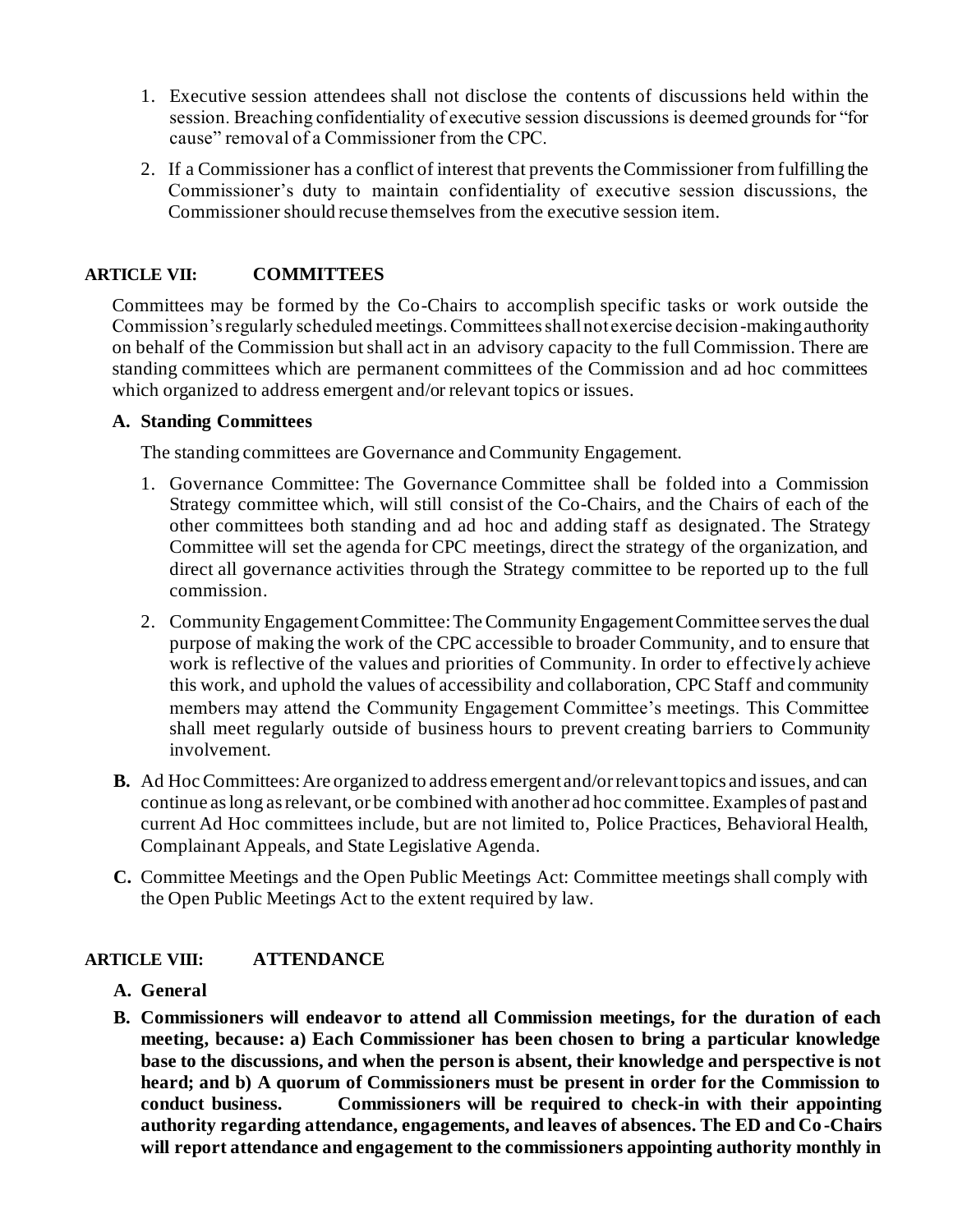## **lieu of the Commissioners check-in with their appointing authority.**

## **C. Responsibility**

It is the responsibility of each Commissioner to attend scheduled Commission meetings and meetings of committees to which the Commissioner is assigned.

## **D. Excused Absence**

- 1. An excused absence is one where the Commissioner notifies the Co-Chairs prior to the meeting that they will be absent due to one or more of the following:
	- a. Illness
	- b. Family leave
	- c. Out of town trip
	- d. Emergency
	- e. Unavoidable work or personal conflicts
	- f. Commission-related business
- 2. To request an excused absence, Commissioners shall notify the Co-Chairs, Executive Director, or the Executive Director's designee prior to the Commission meeting, stating the specific reason for the request. If the circumstances prevent a Commissioner from notifying the Co-Chairs and Executive Director prior to the meeting, the Commissioner will notify the Co - Chairs and Executive Director as soon as possible. The same process applies to requests for an excused absence from a Committee meeting.
- 3. All attendance is tracked and reported monthly to the Commission in public meetings.

#### **E. Extended Absence**

In special circumstances, the Co-Chairs may grant an extended leave of absence. If a Commissioner anticipates an extended absence from their Commission activities, the Commissioner shall submit a written request for an extended leave of absence of not more than 3 months to the Executive Director. The written request shall state the reasons for the request and the expected date of return to active participation on the Commission. The Executive Director will forward the request to the Co-Chairs.

#### **F. Having Too Many Absences**

A Commissioner shall not have an unexcused absence rate of 25% or more (even if absences are non-consecutive) from Commission and Committee meetings. An unexcused absence rate of or exceeding 25% establishes grounds for removal for cause.

## **ARTICLE IX: DECISION MAKING**

## **A. Voting and Consensus**

Decisions of the Commission shall be made in compliance with the Open Public Meetings Act (Chapter 42.30 RCW). In the event that consensus cannot be reached, a vote with a simple majority of those present will prevail (unless a more stringent voting requirement is set by the City Charter, the Seattle Municipal Code, these bylaws, or the Open Public Meetings Act). Dissenting opinions will be entered as part of the minutes if requested.

## **B. Proxies**

Commissioners shall not vote in advance or by proxy on issues voted on at Commission meetings.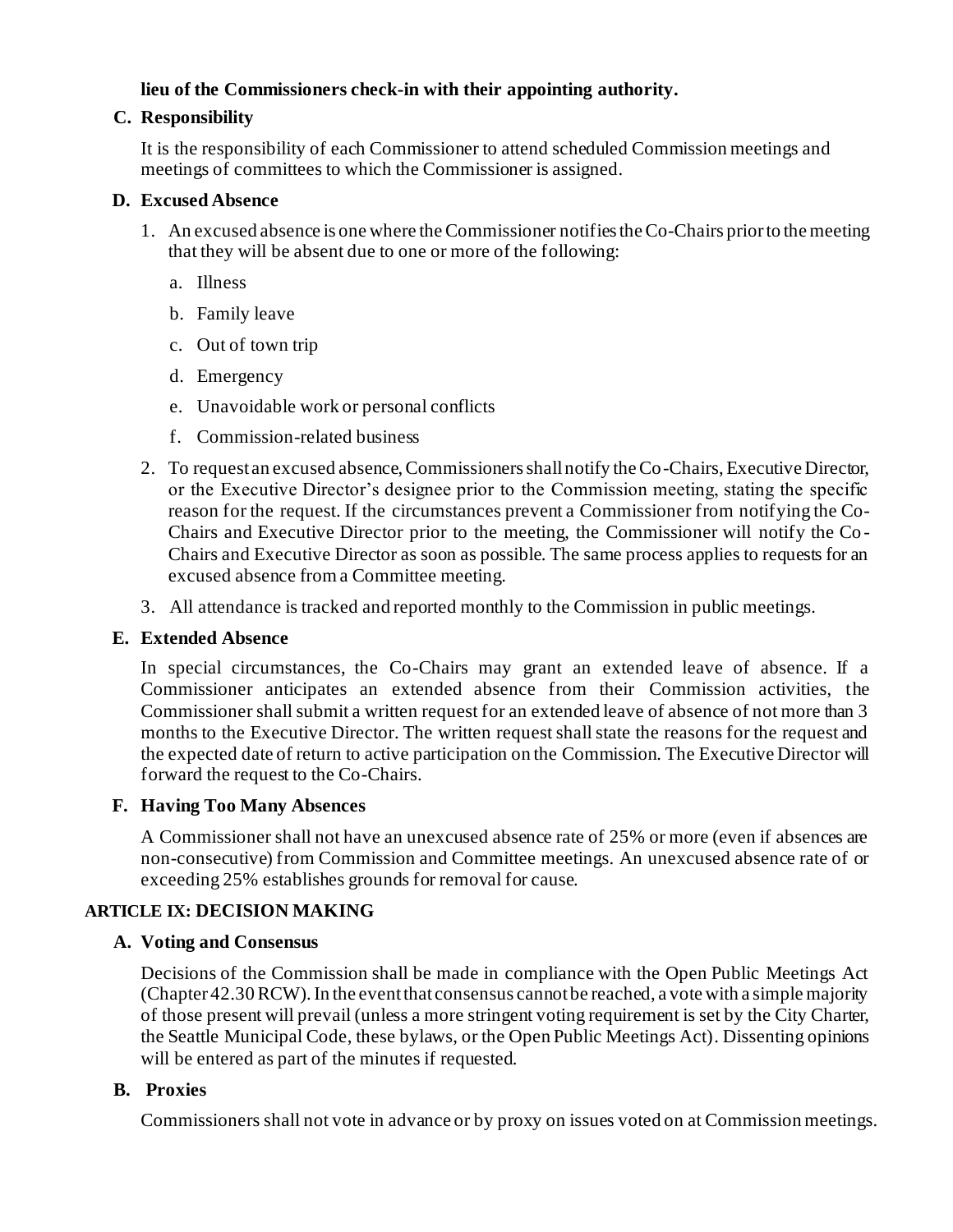## **ARTICLE X: PRIVILEGED AND CONFIDENTIAL COMMUNICATIONS**

## **A. Legal Counsel**

Ordinance 125315 and SMC 3.29.480 provide that the Seattle City Attorney shall be the Commission's legal advisor or will select and retain private counsel for the Commission. Communications from the City Attorney's Office or private counsel to the Commission may take the form of verbal or written communications in Executive Session, or memoranda or other writings distributed to the Commission outside of Executive Session. These communications are privileged communications. Commissioners shall not share the communications outside of the Commission.

## **B. Confidentiality**

- 1. Commissioners are required to maintain the confidentiality of all legal advice and other privileged communications, whether the advice was communicated in writing or orally. Commissioners shall not share the contents of such legal advice or other privileged communications. Commissioners are required to maintain writings containing legal advice received from Commission attorneys in a secure location or in a secure fashion.
- 2. Failure to take reasonable measures to preserve the confidentiality of privileged legal communications constitutes grounds for "for cause" removal of a Commissioner.

## **C. Recusal**

Any Commissioner who believes that they will be unable to comply with the conf identiality provisions set forth above, because of fiduciary obligations to another organization or for any other reason, must recuse him or herself from receiving the legal advice or confidential communication. In the case of advice provided in executive session, this will require that the Commissioner leave the meeting for the duration of the executive session. In the case of written advice, this will require the Commissioner to affirmatively request not to receive a copy of the memorandum or other writing.

#### **ARTICLE XI: AMENDMENTS**

Amending the Commission's bylaws requires a two-step process. The steps shall not occur during the same meeting. First, the proposed amendments are introduced at a Commission meeting. Second, the Commissioners, by resolution passed by at least a 2/3 vote of the Commission's membership (not the Commission members present at the meeting), may approve the proposed amendments.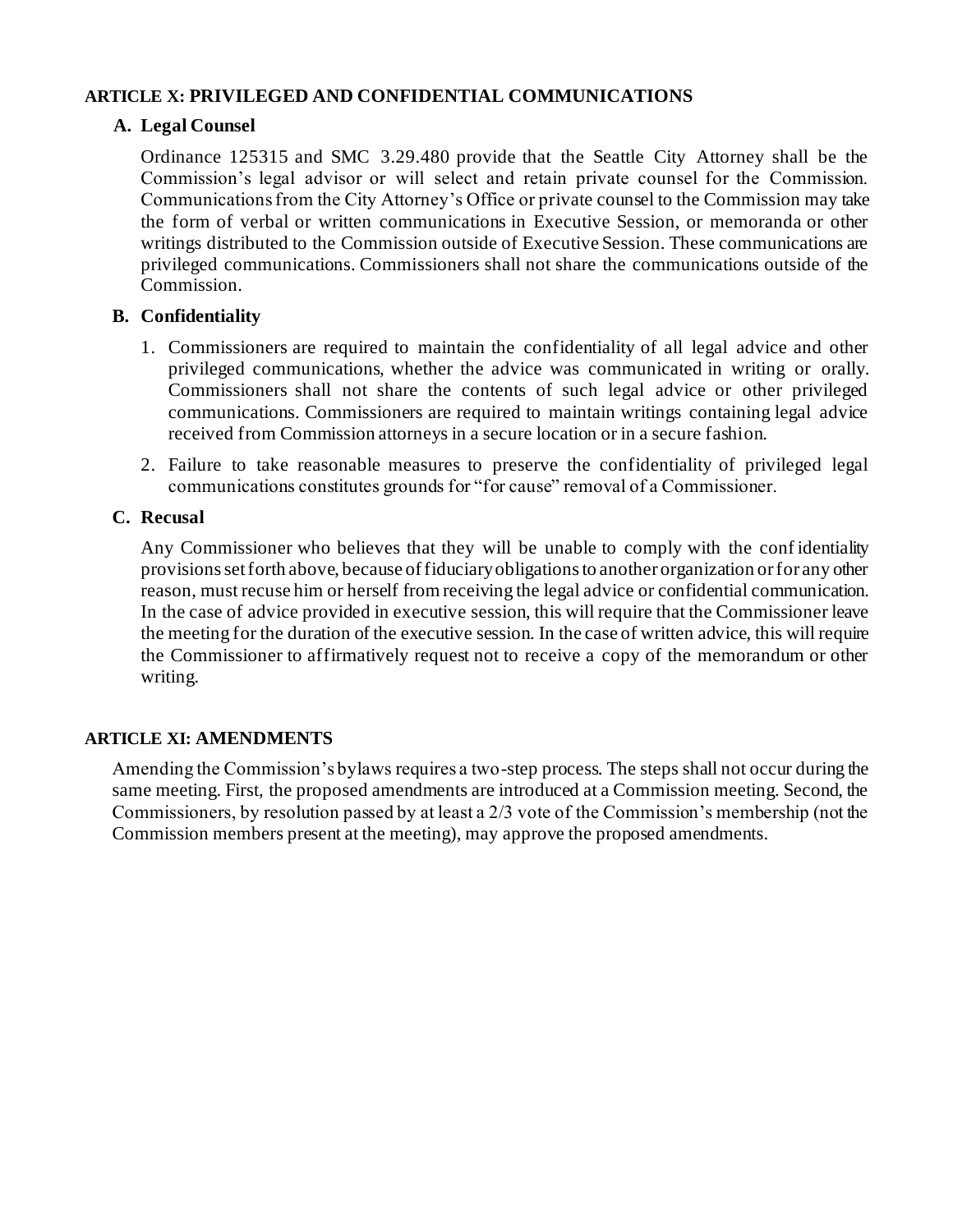# **SEATTLE COMMUNITY POLICE COMMISSION RESOLUTION**

A RESOLUTION amending the Seattle Community Police Commission's bylaws by a 2/3 vote of the Commission's membership.

- WHEREAS, the Community Police Commission (the "Commission") was established by Ordinance 124021 in 2012; and
- WHEREAS, in 2017, the City Council passed Ordinance 125315 (also known as the Police Accountability Ordinance), which subsumed Ordinance 124021 and expanded the Commission's scope of oversight; and
- WHEREAS, pursuant to Seattle Municipal Code Section 3.29.330.A (as stated in Ordinance 125315), the Commission may adopt bylaws to govern its own activities; and
- WHEREAS, the Commission's current bylaws were adopted ; and WHEREAS, pursuant to Article

XII (Amendments) of the Commission's bylaws, amendments to

bylaws require a resolution adopted by a vote of at least two-thirds of the Commission's membership;

NOW THEREFORE,

#### **BE IT RESOLVED BY THE SEATTLE COMMUNITY POLICE COMMISSION:**

Section 1. The Seattle Community Police Commission adopts the attached revised bylaws, which shall take immediate effect.

Section 2. This resolution will be executed by the Commission Co-Chair serving as

Presiding Officer at the meeting during which this resolution is passed.

Adopted by the Community Police Commission the 15th day of December

2021.

Co-Chair Co-Chair Co-Chair Co-Chair Co-Chair Louis Co-Chair Louis Co-Chair Louis Co-Chair Louis Co-Chair Louis Co-Chair Louis Co-Chair Louis Co-Chair Louis Co-Chair Louis Co-Chair Louis Co-Chair Louis Co-Chair Louis Co-Cha

Co-Chair \_\_\_\_\_\_\_\_\_\_\_\_\_\_\_\_\_\_\_\_\_

Attachment – Proposed revised bylaws